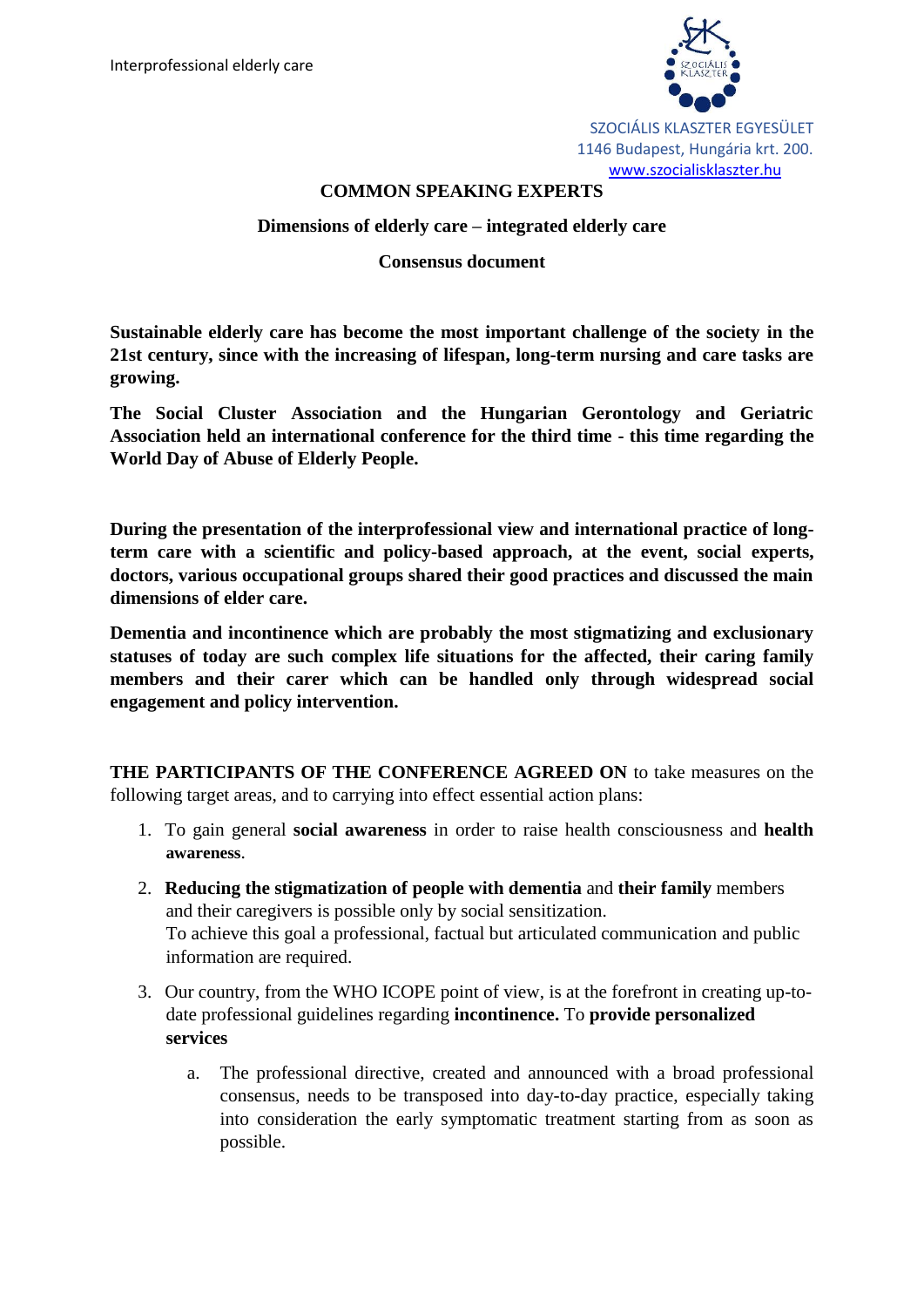b. In order to detect and treat incontinence more efficiently, the increase of knowledge and skills as well as extending the professional competence of the ones working in medical and social primary care is justified.

# **Experts should be prepared for stigmatizing life situations and complex intervention opportunities.**

The present level of preparedness of the professionals working in the care systems does not allow for effective and comprehensive interventions, therefore it is justified to focus on the **transfer** of **specific knowledge and methods in education**.

We emphasize the interprofessional approach and to **differentiate** the system of basic and specialized training and postgraduate training in this process.

- 4. It is necessary to **develop community solutions** and to **realize strategic cooperations**.
	- **Early diagnosis** must be emerged in the health care system. All this should be closely connected to the social care system, which provides support for **life planning** and accompanies it to the necessary extent.
	- **Cooperation between the social and health sectors is indispensable, and this should be extended to co-operation with education.**
	- Supporting **local community initiatives,** mobilizing **regional and local resources** is important.
- 5. Involvement of **stakeholders in decision-making is indispensable,**
	- To do this, accurate knowledge of the needs of all the relevant actors and caring families;
	- the realization of human dignity and fundamental rights, respect for personal care,
	- adequate service development responding to needs are necessary.